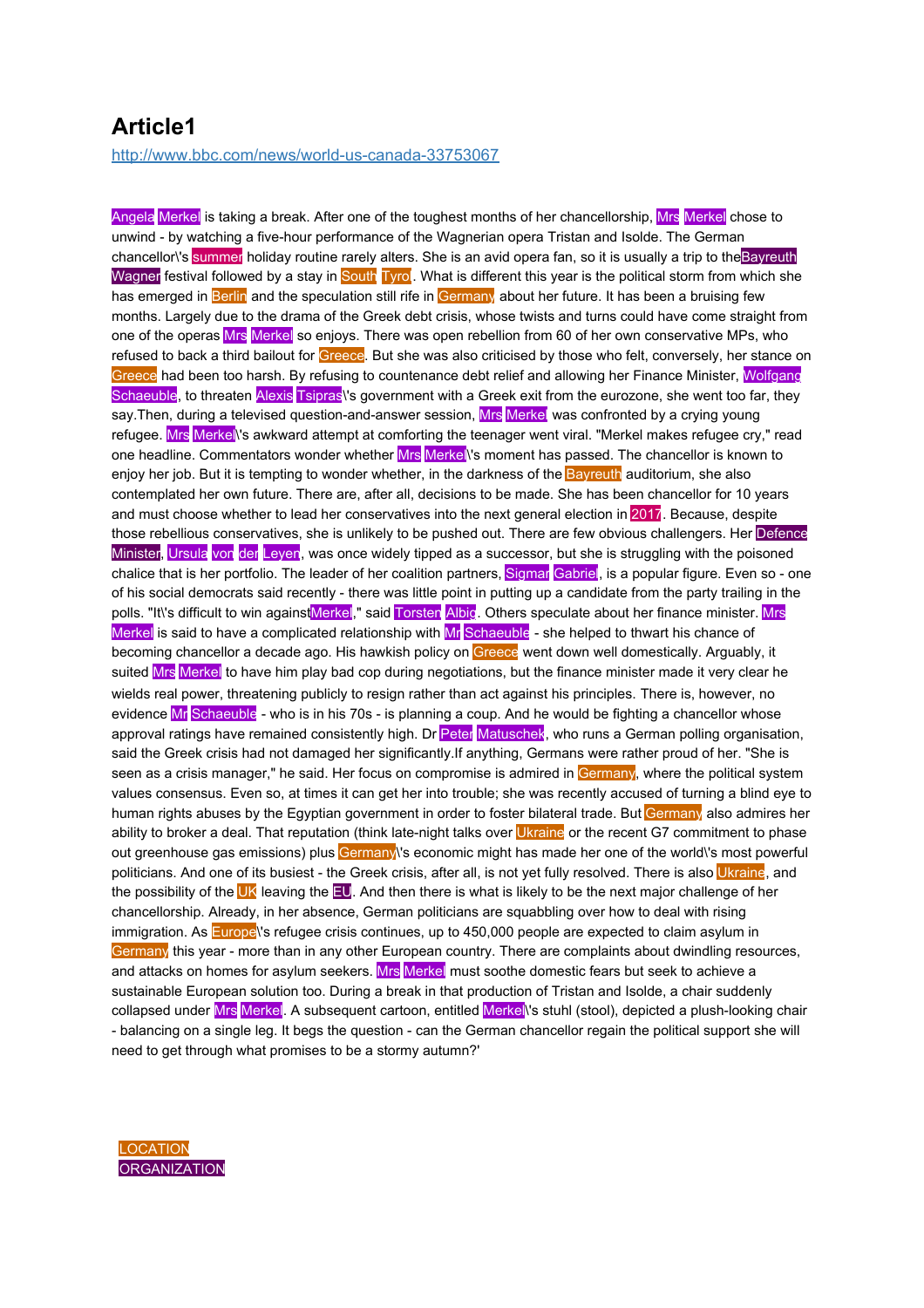

## **Article2**

<http://www.bbc.com/news/world-europe-33694773>

US President Barack Obama has unveiled what he called "the biggest, most important step we have ever taken" in tackling climate change. The aim of the revised Clean Power Plan is to cut greenhouse gas emissions from US power stations by nearly a third within 15 years.The measures will place significant emphasis on wind and solar power and other renewable energy sources.However, opponents in the energy industry have vowed to fight the plan."I\'m convinced no challenge provides a greater threat to the future of the planet," Mr Obama said. "There is such a thing as being too late."Those opponents say Mr Obama has declared "a war on coal". Power plants fired by coal provide more than a third of the US electricity supply. The revised plan will aim to cut carbon emissions from the power sector by 32% by 2030, compared with 2005 levels."We are the first generation to feel the impacts of climate change, and the last generation to be able to do something about it," Mr Obama said. He likened the plan to taking 166 million cars off the road in terms of environmental impact. He called taking a stand against climate change a "moral obligation". Mr Obama brushed off the notion that the plan is a "War on Coal" that will kill jobs and said he is reinvesting in areas of the US known as "coal country". "Scaremonging" tactics will not work to stop the proposal, he said."If we don\'t do it nobody will. America leads the way forward... that\'s what this plan is about. This is our moment to get something right and get something right for our kids," he said.The Clean Power Plan sets standards to reduce CO2 emissions by 32% from 2005 levels by 2030, which is 9% more than the proposed rules previously set forth by the Obama administration.It sets carbon pollution reduction goals for power plants and requires states to implement plans to meet goals. States have until September 2016 to submit plans, but must comply by2022. Coal mining states such as Wyoming, West Virginia and Kentucky fear their economies would suffer and people would be laid off.The Administration believes the plan will boost a major climate summit in Paris in December and encourage other countries to submit their own plans. For more, read Breaking down the clean power planEach US state will have an emission-cutting goal assigned to it and must submit a proposal to the Environmental Protection Agency on how it will meet the target. The BBC<sup>'s</sup> Tom Bateman in Washington says President Obama will hope that Monday<sup>'s</sup> announcement secures his legacy on climate change. The measures, our correspondent says, would give the president the moral authority he needs to argue for global reductions in greenhouse gases at a major conference in Paris later this year. However, several state governors are already saying they will simply ignore the plans. In face of the criticism, the White House said the release of the plan was "the starting gun for an all-out climate push" by the president and his cabinet.In a video released by the White House, Mr Obama said the new limits were backed up by decades of data showing that without action the world faced more extreme weather and escalating health problems."Climate change is not a problem for another generation. Not any more," Mr Obama said."My administration will release the final version of **America**<sup>'</sup>s Clean Power Plan, the biggest, most important step we have ever taken to combat climate change." Democratic presidential candidate Hillary Clinton said she would defend the plan if she was elected to replace Mr Obama."It will need defending. Because Republican doubters and defeatists - including every Republican candidate for president - won\'t offer any credible solution," she said. "The truth is, they don\'t want one."One Republican presidential candidate, Marco Rubio, said the plan would be "catastrophic," while another, former Florida governor Jeb Bush, said the plan was "irresponsible and over-reaching"."The Supreme Court ruled, it\'s very clear that the EPA has the authority to regulate greenhouse gas emissions, so regulation is inevitable and I think it\'s very irresponsible for the Republican leadership to go out there and say we don\'t have any solutions, this is all wrong, we don\'t believe in the science, so let\'s throw up our hands and do nothing," Heather Zichal, a former climate and energy adviser to the president and a key architect of the plan told the BBC<sup>V</sup>'s Matt McGrath."This will be an issue in the 2016 election and because the Democrats have a far more responsible policy position, it will allow them to prevail. "Correspondents say the emphasis on renewable energy sources marks a significant shift from the earlier version of the plan that sought to speed up a transition from coal-fired